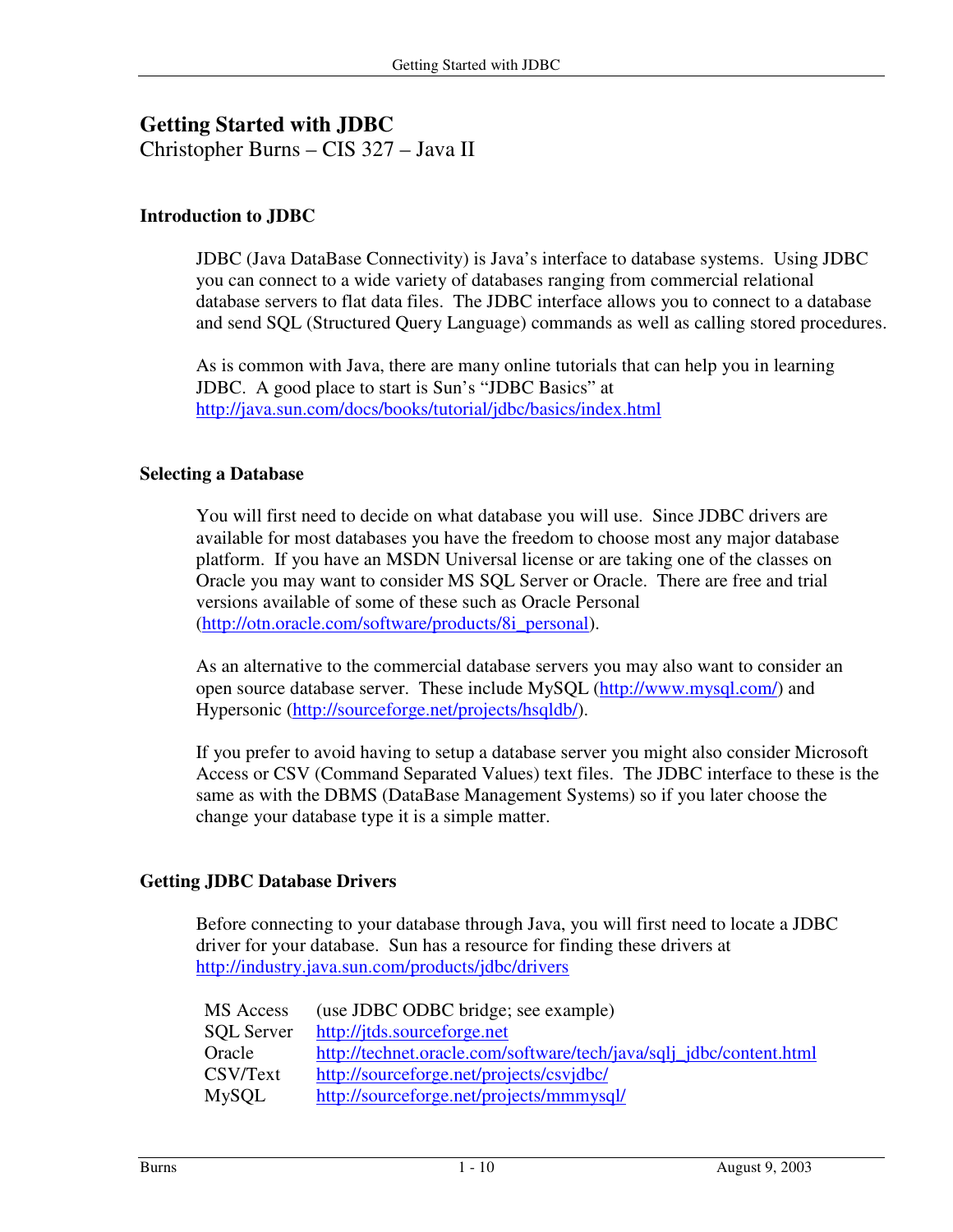Once you've downloaded a JDBC driver you'll need to ensure that it is either in your class path or decompressed into your project directory. JDBC drivers are typically packaged in a JAR file. Decompressing a JAR file can be done from the command line using the command: jar xvf filename.jar

It is easier to include the JAR file in your classpath. With JDeveloper this can be done through the project settings dialog.

|                                                                                                                                                                                                                                                                                                                                     | Oracle9i JDeveloper - Lecture6.jws: JDBC-CSV.jpr                                                                      |                         |  |  |  |
|-------------------------------------------------------------------------------------------------------------------------------------------------------------------------------------------------------------------------------------------------------------------------------------------------------------------------------------|-----------------------------------------------------------------------------------------------------------------------|-------------------------|--|--|--|
| File                                                                                                                                                                                                                                                                                                                                | Edit Search View Project Run Debug Model<br>Tools                                                                     | Window<br>Help          |  |  |  |
| $P$ $\propto$ $\times$ $\blacksquare$<br>Ã                                                                                                                                                                                                                                                                                          | 聯<br><b>品 品</b><br>19                                                                                                 | Œ                       |  |  |  |
| >><br>i1} myButtonApplet.java 2} Employee.java 3} EmployeeTest.java                                                                                                                                                                                                                                                                 |                                                                                                                       |                         |  |  |  |
| System - Navigator<br>뫼×<br>VJ:\Tools\jdev9031\jdev\m _ D X<br>$-11$<br>驑<br>譚<br>疆<br>-8<br>圛<br>$\mathbf{I}$<br>// Burns CIS 327 - Java<br>JDBC-CS<br>New Class<br>- De csvc<br>New Business Components Package<br>Menagerie<br>$+$ $-$<br>New UML Diagram<br>中 P Workspace1.j<br>New<br>Ctrl+N<br>白… <mark>By</mark> Connections |                                                                                                                       |                         |  |  |  |
| <sup>191</sup> , Run Ma<br>Bystem<br>No Structu                                                                                                                                                                                                                                                                                     | and Make JDBC-CSV jpr<br>Solar Rebuild JDBC-CSV.jpr<br>B Generate Javadoc<br>P Run JDBC-CSV.jpr<br>Debug JDBC-CSV.jpr | Ctrl+F9<br>Alt+F9<br>ĦО |  |  |  |
|                                                                                                                                                                                                                                                                                                                                     | Project Settings                                                                                                      |                         |  |  |  |

Open the project settings by right-clicking on the project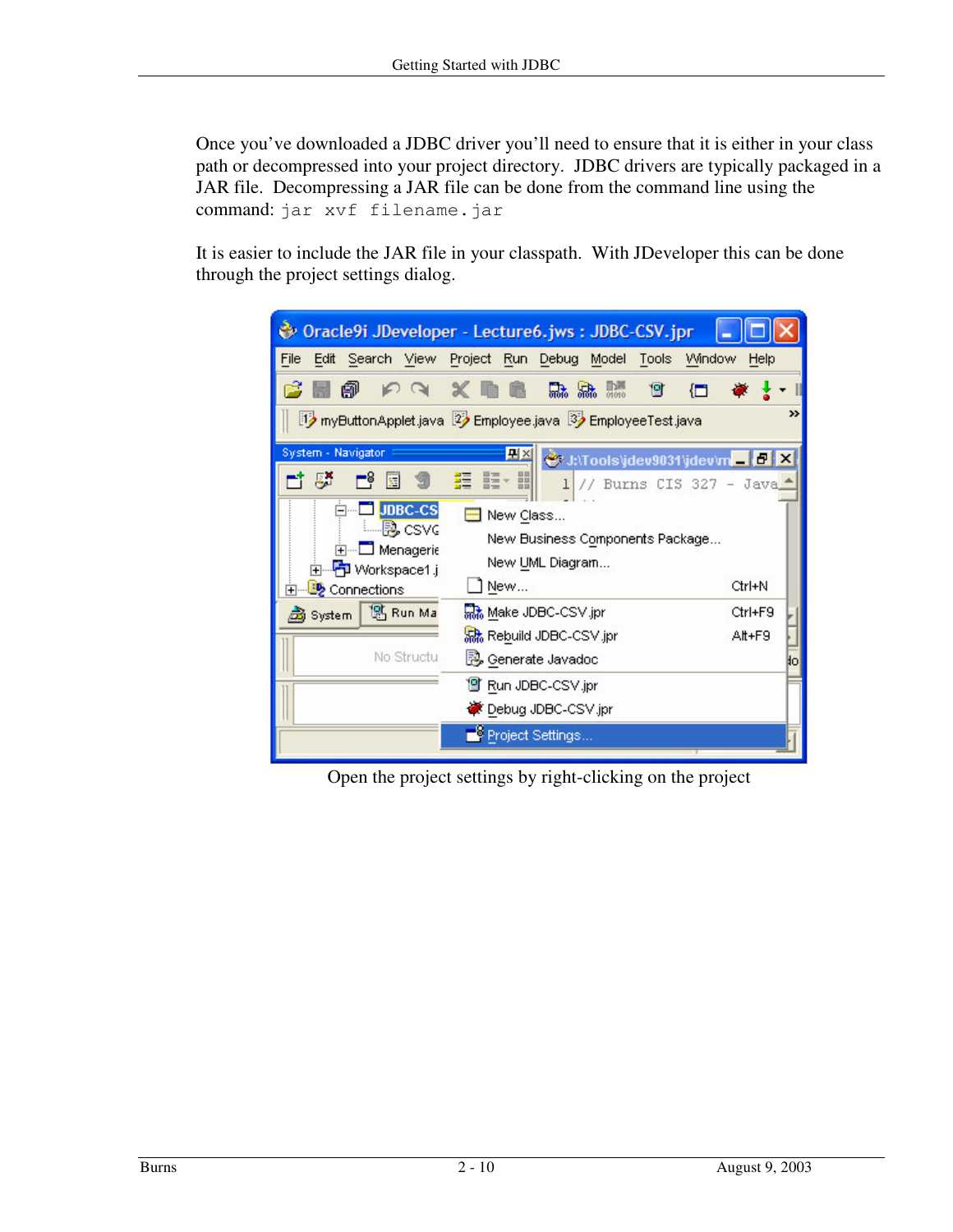|                                                                                                                                                                                                                                         | Project Settings - J:\Tools\jdev9031\jdev\mywork\Lecture6\JDBC-CSV\JDBC-CSV.jpr                                                                        |        |
|-----------------------------------------------------------------------------------------------------------------------------------------------------------------------------------------------------------------------------------------|--------------------------------------------------------------------------------------------------------------------------------------------------------|--------|
| E- Common<br>Imput Paths<br>- Ant<br>Dependencies<br>$-$ J2EE<br>Modelers<br>白… Configurations<br>Development<br>Paths<br>- CodeCoach<br><b>E</b> Compiler<br>E- Debugger<br>- Javadoc<br>Libraries<br><b>E</b> ·· Profiler<br>E-Runner | Output Directory:<br>J:\Tools\jdev9031\jdev\mywork\Lecture6\JDBC-CSV\classes<br>Browse<br>Additional Classpath:<br>J:\samples\JDBC\csvjdbc.jar<br>Edit |        |
| Help                                                                                                                                                                                                                                    | OK                                                                                                                                                     | Cancel |

Browse to Configurations/Development/Paths. Add your JDBC JAR file to the Additional Classpath.

If you are using the JDK at the command line, you can include your JAR file by adding the –classpath option to your java.exe command.

### **Connecting to a Database**

Now that you have your JDBC driver, you are ready to connect to your database. There are three steps that are taken to establish this connection. First you will need to include the class path for the JDBC classes. This is done by adding an import statement before your class implementation.

```
import java.sql.*;
```
Next, dynamically load your JDBC driver using the Java statement "Classes.forName". The reason for this runtime loading of the JDBC driver class is that it allows the driver to be changed at runtime, making your code more flexible.

Class.forName( "org.relique.jdbc.csv.CsvDriver" );

The name of the JDBC driver class is in the form of the full package name followed by the class name. This is usually included with the documentation of your JDBC driver, but can also be ascertained by examining the package within the JAR file.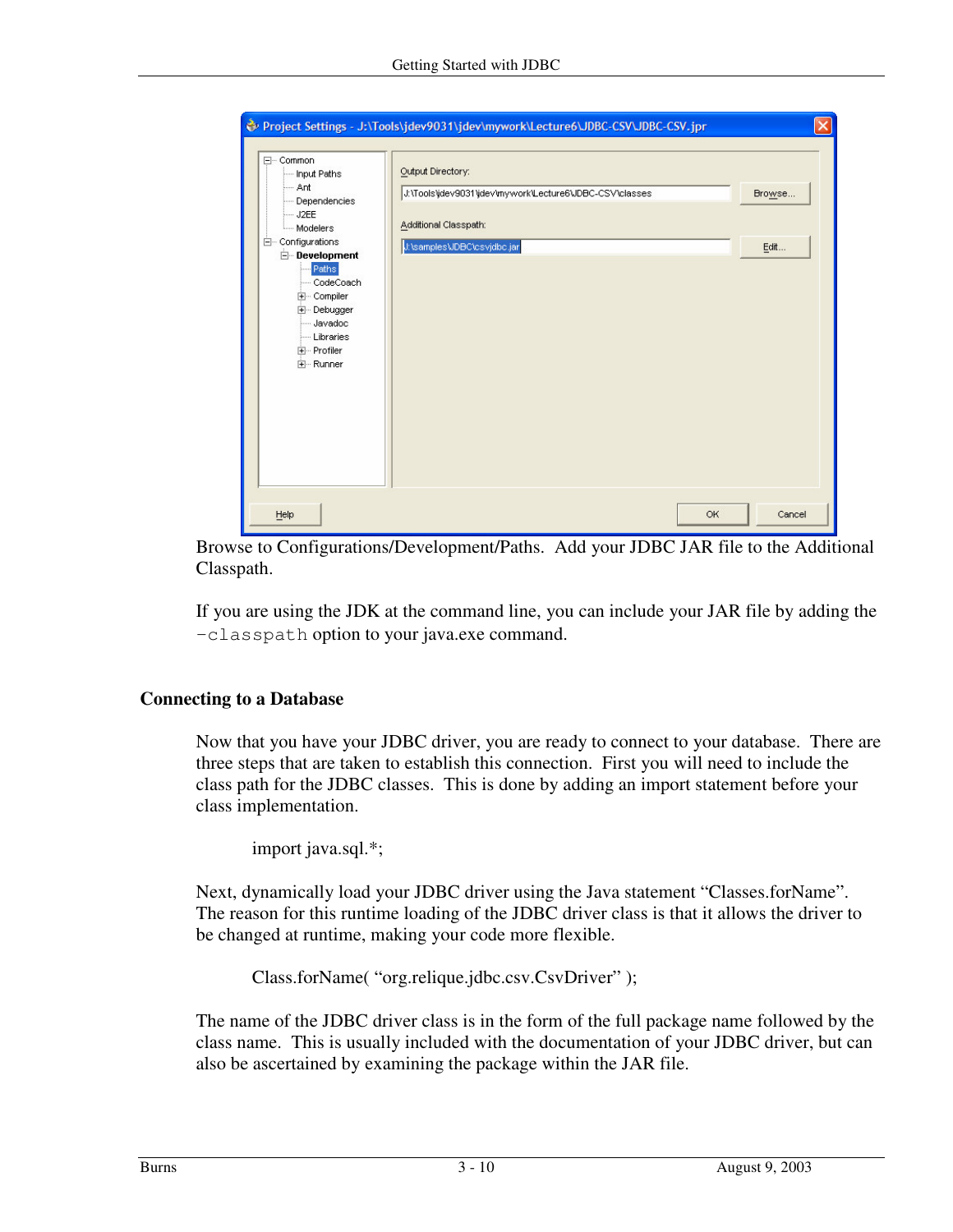Third, create an instance of the Connection class for your database. This is returned from the static getConnection method of the DriverManager class. The getConnection method takes the URL of the database and has overloads that also can take a user id and password.

String databaseURL = " $192.168.5.12$ " Connection connection = DriverManager.getConnection( databaseURL );

The URL of your database maybe a filename or a network address. This depends on the type of database you are connecting to. Check the documentation of your JDBC driver to determine the expected format.

Both Class.forName and DriverManager.getConnection throw errors so you will need to have exception handling around these calls.

Look at the JDK documentation for more information on Class and DriverManager:

http://java.sun.com/j2se/1.4.1/docs/api/java/lang/Class.html http://java.sun.com/j2se/1.4.1/docs/api/java/sql/DriverManager.html

# **Accessing the Database**

At this point you should now be able to connect to your database. You can access your database by sending command statements. This is done through the Statement class. A Statement object is created through an active connection object.

Statement statement = connection.createStatement();

The statement object is a SQL channel to your database. Through it you can send SQL commands and receive result sets.

A sub class of Statement is the PreparedStatement class. This class allows you to create a SQL command string with parameters that can be called multiple times. If the DBMS supports prepared statements, your SQL statements will be compiled and optimized so they will run faster and more efficiently.

PreparedStatement preparedQuery = connection.prepareStatement( "SELECT \* FROM myTable WHERE surname = ?" );

The use of PreparedStatements versus Statements is based on the capabilities of your DBMS and coding convenience. When you are learning JDBC, the Statement class is easier to use and debug.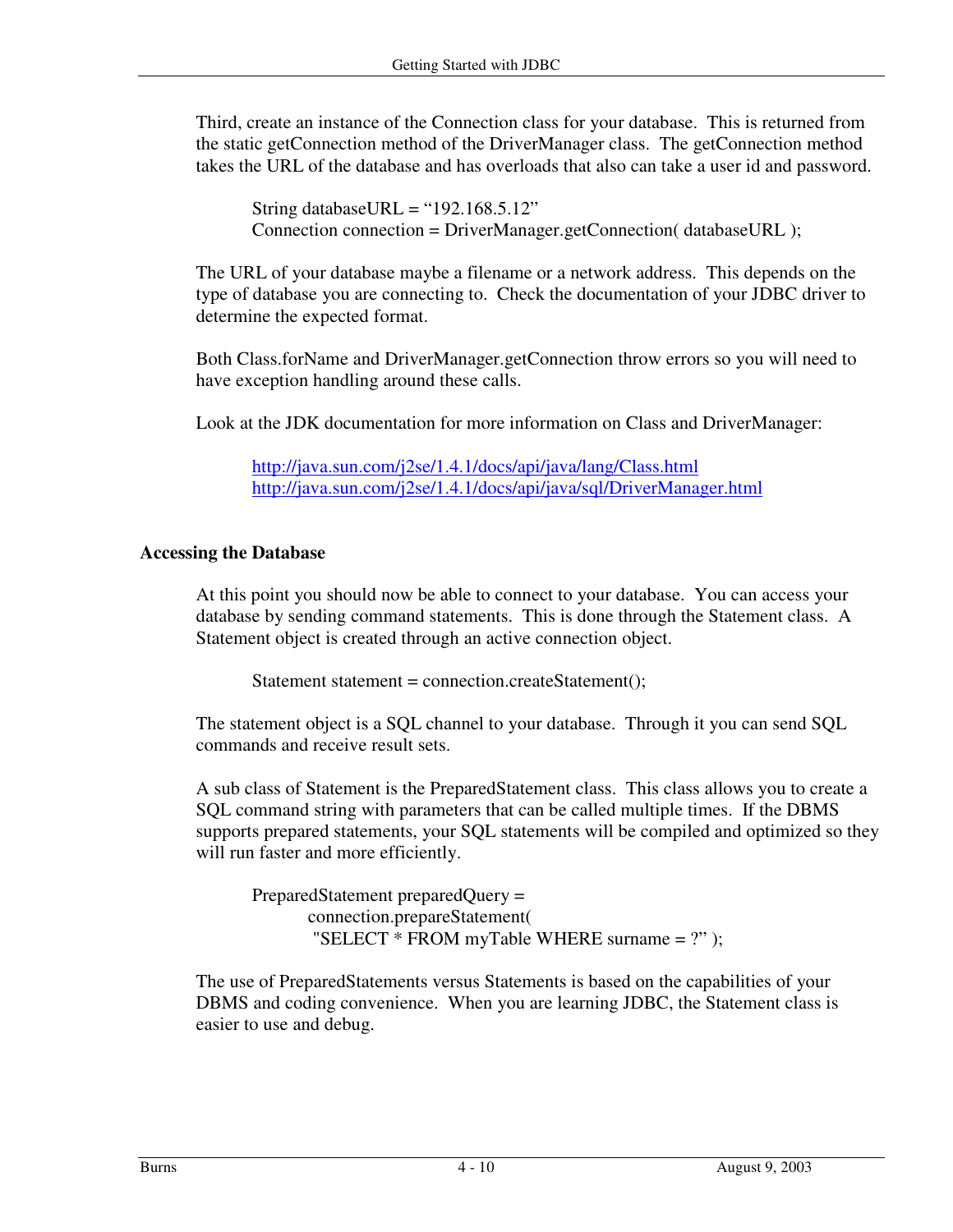## **Basic SQL Commands**

Since the Statement object expects SQL commands, here is a quick summary of some basic commands. This is not intended to be a SQL reference, but if you are not familiar with SQL it should help get you started.

*Create a table*

A table can be created in your database by specifying the name of the table, column names and column types. The column types, or data types, may vary for different databases.

syntax:

|                             | CREATE TABLE tableName (column1Name column1Type,<br>column2Name column2Type, |  |  |
|-----------------------------|------------------------------------------------------------------------------|--|--|
|                             |                                                                              |  |  |
| example:                    |                                                                              |  |  |
| <b>CREATE TABLE myTable</b> | $\epsilon$ Surname varchar $(30)$ ,<br>Phone varchar(10),                    |  |  |

*Add a record to the table*

Records can be added to the table you created, or an existing table, by using the SQL command INSERT.

EmployeeID int )

syntax:

```
INSERT INTO tableName ( column1Name, column2Name, … )
                VALUES ( column1Value, column2Value, … )
```
example:

INSERT INTO myTable ( Surname, EmployeeID ) VALUES ( "Jones", 12 )

If you are inserting values into all of the columns it is not necessary to specify the column names but be sure the VALUES are in the order of the columns.

example:

INSERT INTO myTable VALUES ( "Smith", "5405551212", 10 )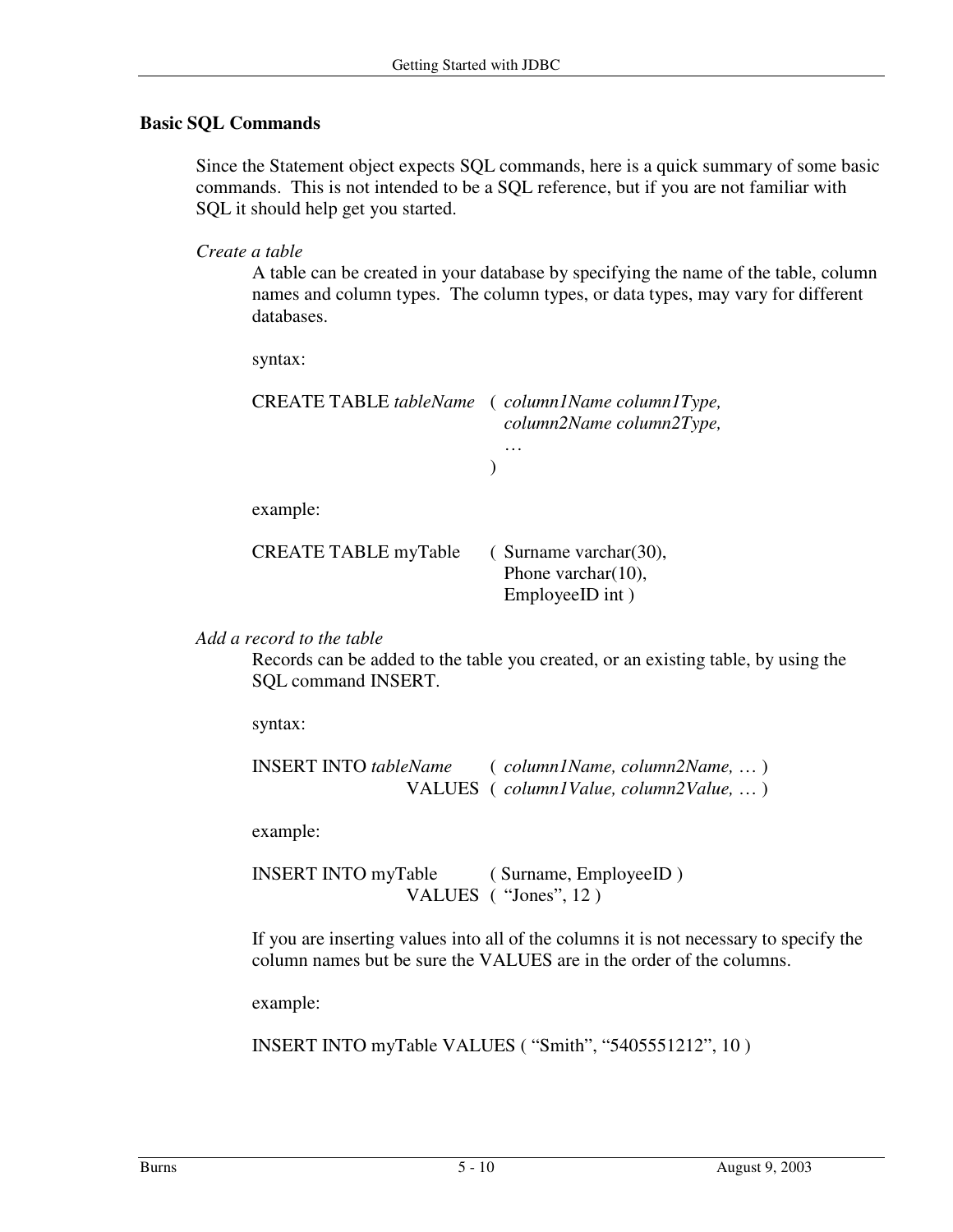#### *Change a record in the table*

Records in a table can be modified using the SQL command UPDATE.

syntax:

| UPDATE tableName SET | $\epsilon$ column1Name = column1NewValue,<br>$column2Name = column2NewValue,$                                   |  |
|----------------------|-----------------------------------------------------------------------------------------------------------------|--|
|                      | .<br>WHERE $\left( \text{column} \right)$ / $\left( \text{column} \right)$ = $\text{column}$ / $\text{Value}$ , |  |
| ومالمصمص معامر       |                                                                                                                 |  |

example:

UPDATE myTable SET  $(Phone = "7035551212")$ WHERE ( Surname  $=$  "Jones" )

The WHERE statement is a query that allows you to select records to update the meet your specified criteria.

#### *Delete a record from the table*

Records in a table can be deleted by using the SQL command DELETE. Be careful the criteria you use for you WHERE clause as multiple records can be deleted.

syntax:

DELETE FROM *tableName* WHERE ( *columnName = columnValue*, … )

example:

DELETE FROM myTable WHERE ( Surname = "Smith" )

### *Delete a table from the database*

Tables in your database can be deleted using the DROP command.

syntax:

DROP TABLE *tableName*

example:

DROP TABLE myTable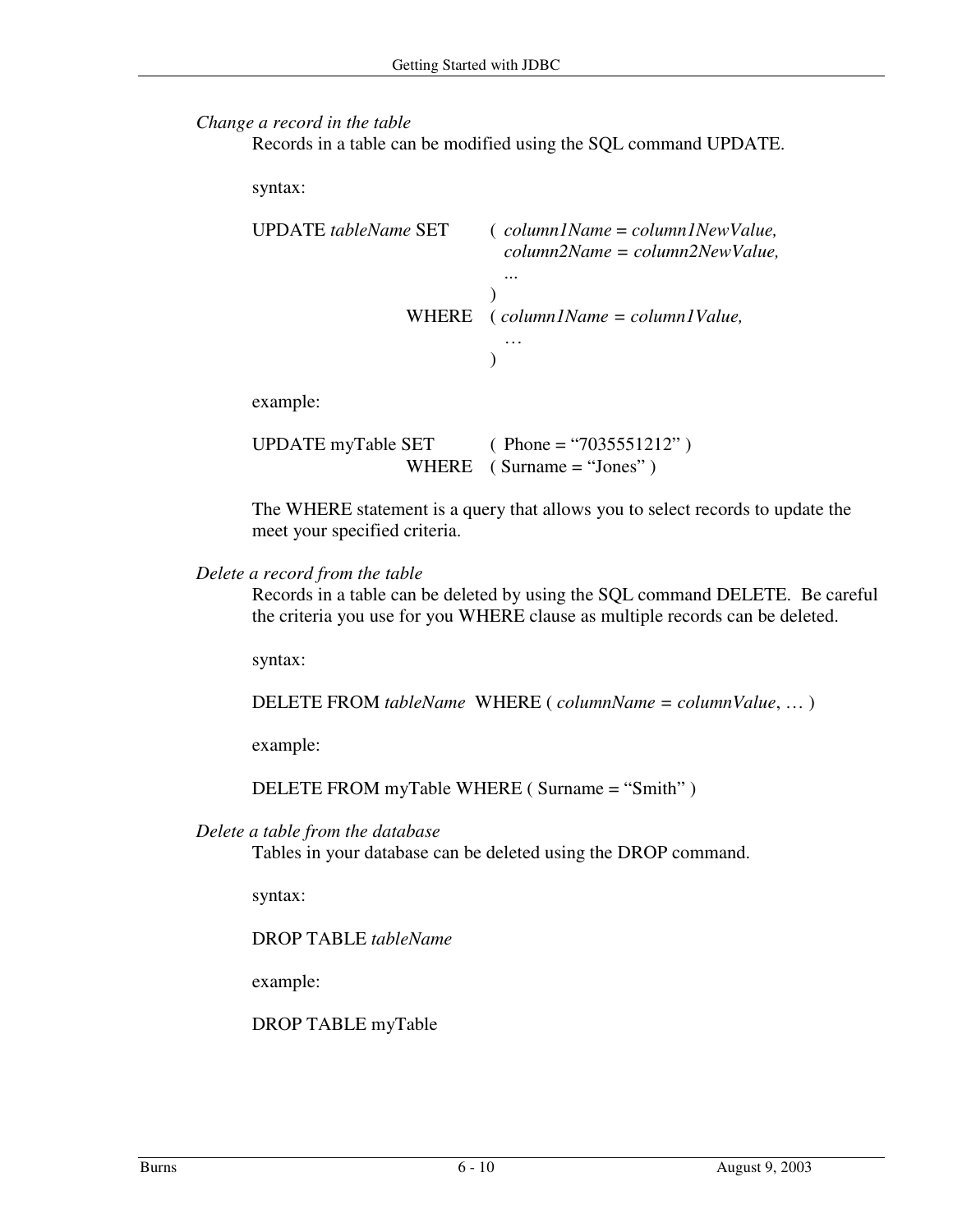*Retrieve records from a table*

Records can be retrieved from a table using the SQL command SELECT. Records and columns from multiple tables my also be retrieved by using the JOIN operator. The joining of tables is beyond the scope of this introductory text.

syntax:

```
SELECT column1Name, column2Name … FROM tableName
                WHERE ( column1Name = column1Value,
                         ( column2Name = column2Value,
                           …
                         )
```
example:

SELECT Surname FROM myTable WHERE ( EmployeeID = 10 )

If you wish to retrieve all rows from the table you may use one of the SQL wildcard characters "\*".

example:

```
SELECT * FROM myTable WHERE (EmployeeID = 10)
```
If you wish to retrieve all rows you may eliminate the query criteria.

example:

SELECT \* FROM myTable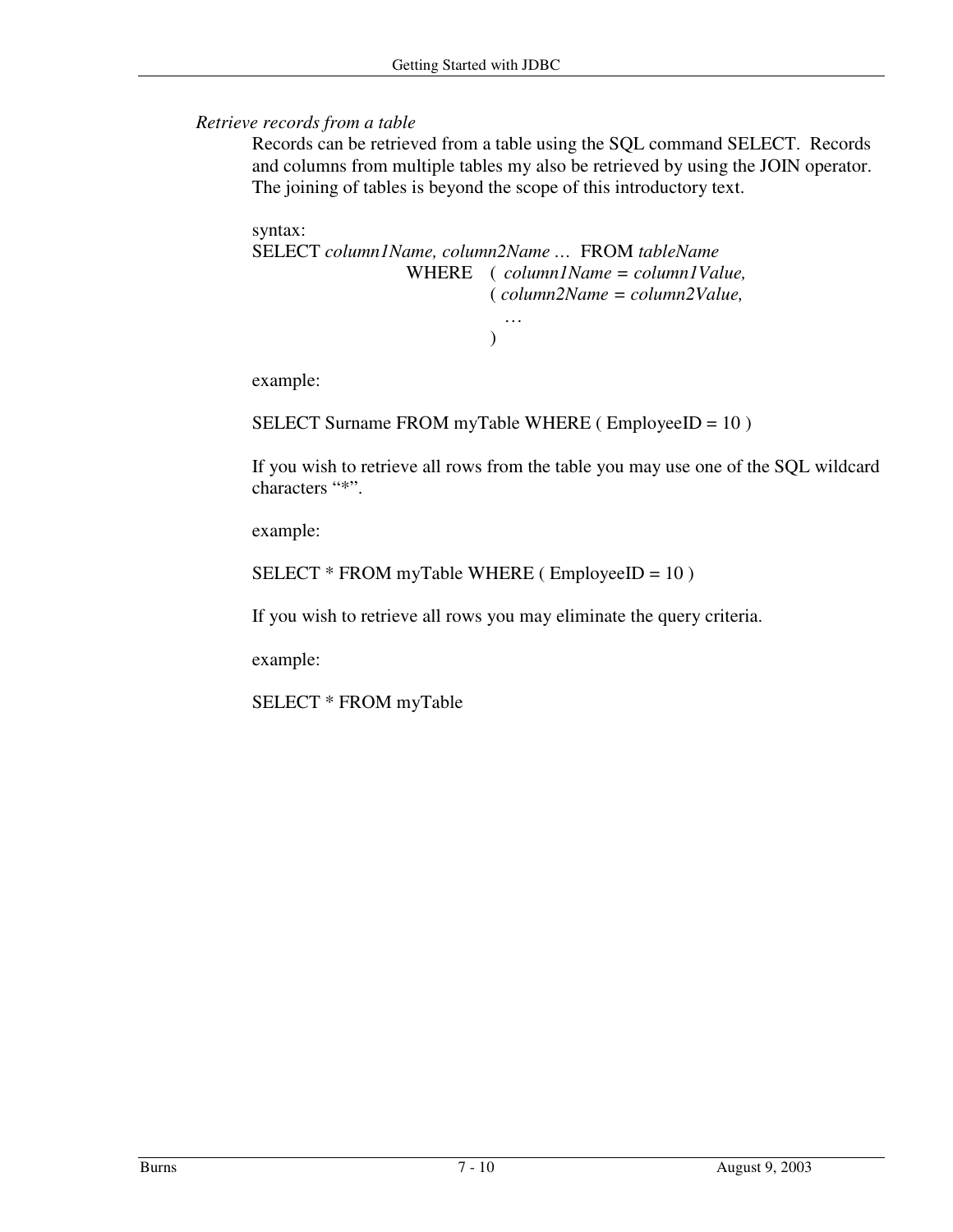### **Sample JDBC Application**

### *Using JDBC-ODBC Bridge for Microsoft Access Database*

The JDBC-ODBC bridge provides a mechanism for using Microsoft's ODBC (Open DataBase Connectivity) programming interface from Java. The bridge is considered "experimental" by Sun, and is not included in the Java runtime of all browsers. If you create an applet using the bridge, users of your applet may need to download the full JRE to use the bridge.

Refer to Sun's description of the bridge at: http://java.sun.com/j2se/1.3/docs/guide/jdbc/getstart/bridge.doc.html

This example is using the bridge to open an Access database. There are JDBC drivers available for Access commercially and if you intend to create and distribute an applet that reads from an Access database you may want to consider these.

The example does not require downloading any special JDBC drivers and can be entered directly into JDeveloper and executed. It does require that a Microsoft Access database named DB1.MDB be created at C:\.

If you are running this program in JDeveloper, you can add parameters to pass to the application by accessing the project settings and adding them to the Configurations/Runner/Development, Program Arguments, text box.

|                                                                                                                                                                                                                                                        | @v Project Settings - J:\Tools\jdev9031\jdev\mywork\Lecture7\JDBC-MSAccess\JDBC-MSAccess.jpr<br>×                                                                                                                                                                     |
|--------------------------------------------------------------------------------------------------------------------------------------------------------------------------------------------------------------------------------------------------------|-----------------------------------------------------------------------------------------------------------------------------------------------------------------------------------------------------------------------------------------------------------------------|
| El-Common<br>Imput Paths<br>$-$ Ant<br>Dependencies<br>$-$ J2EE<br>Modelers<br>Configurations<br>F-<br><b>E</b> -Development<br>— Paths<br>- CodeCoach<br>E- Compiler<br>E- Debugger<br>- Javadoc<br>Libraries<br>E- Profiler<br>E <sub>"</sub> Runner | Default Run Target:<br>B. MSAccess.java - J:\Tools\jdev9031\jdev\mywork\Lecture7\JDBC-MSA ▼<br>Browse<br>Attempt to Run Active File Before Default<br>Virtual Machine: Java Options:<br>ojvm<br>Program Arguments:<br>Jones 5405551234 10<br>Run Directory:<br>Browse |
| Help                                                                                                                                                                                                                                                   | OK<br>Cancel                                                                                                                                                                                                                                                          |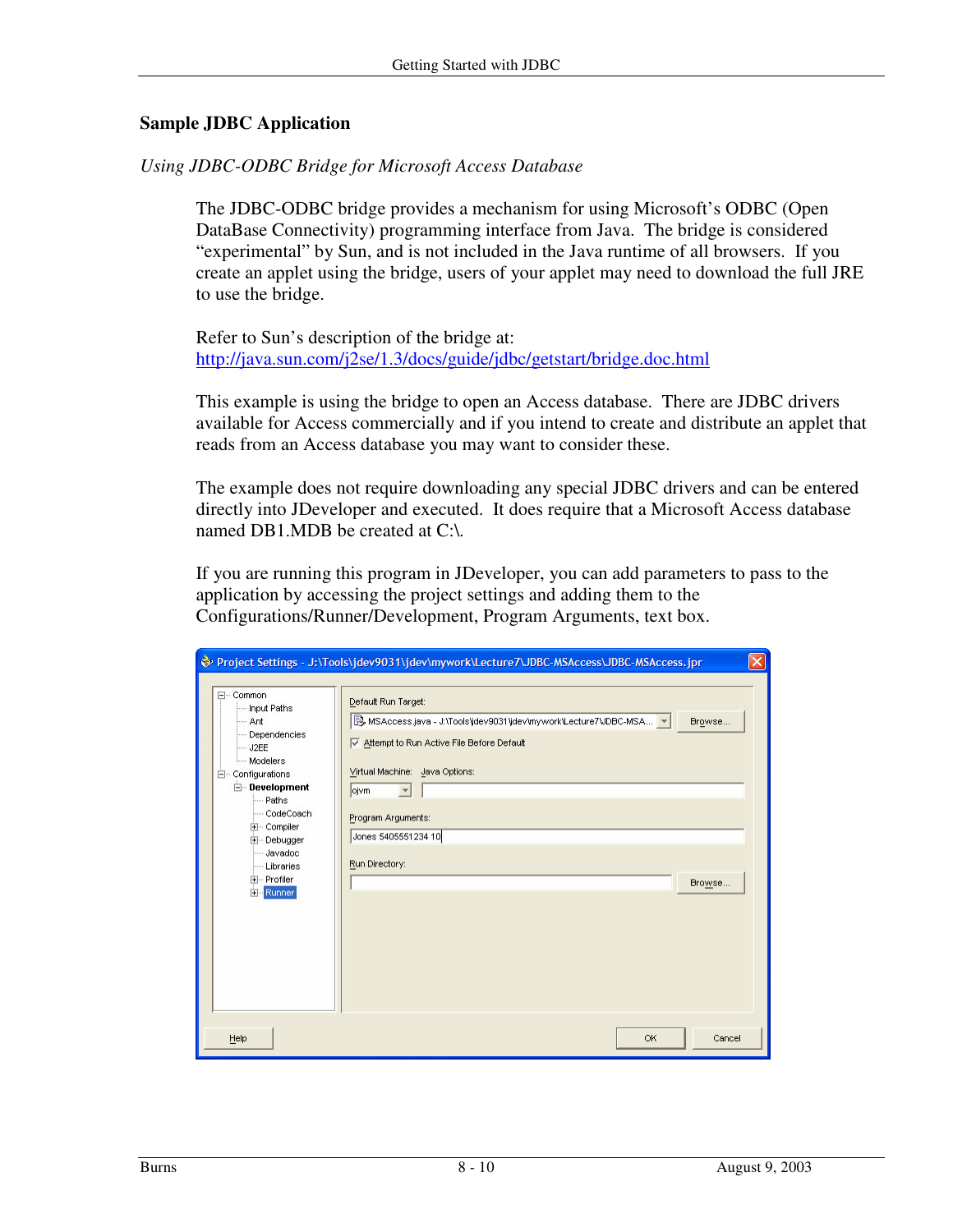```
// Burns CIS 327 - Java II
//
// MS Access database connection through JDBC ODBC bridge
//
import java.sql.*;
public class MSAccess
{
   static final String driverJDBC = "sun.jdbc.odbc.JdbcOdbcDriver";
   // You can modify these to match your access database
   static String dataBaseFile = "db1.mdb";
   static String dataBasePath = "c:\\\",
   static boolean dataBaseExclusive = false;
   public static void main(String args[])
    {
       try
       {
           // dynamically load Java class, in this case the JDBC driver
           // in this case, since the class is a constant string, it
           // is equivalent to "import com.inet.csv.CsvDriver"
           Class.forName("sun.jdbc.odbc.JdbcOdbcDriver");
           String dataBaseURL =
               "jdbc:odbc:Driver={Microsoft Access Driver (*.mdb)};DBQ="
               + dataBaseFile + ";DefaultDir="
               + dataBasePath;
           if ( dataBaseExclusive )
               dataBaseURL += ";Exclusive=1";
           // create a database connection object
           Connection connection = DriverManager.getConnection(dataBaseURL, null, null);
           // create a statement object for sending SQL statements to the database
           Statement st = connection.createStatement();
           // create a table in the database
           String createTableStatement = "CREATE TABLE myTable " +
               "(surname VARCHAR(30), phone VARCHAR(10), employeeID INT)";
           System.out.println( createTableStatement );
           st.executeUpdate( createTableStatement );
           // add a record to the database if two arguements were provided
           if ( args.length == 3 )
           {
               String insertStatement = "INSERT INTO myTable " +
                       "VALUES('" + args[0] + "','" + args[1] + "','" + args[2] + "')";
               System.out.println( insertStatement );
               st.executeUpdate( insertStatement );
           }
           // execute a select query
           String queryStatement = \overline{\text{V}}SELECT * FROM myTable";
           System.out.println( queryStatement ) ;
           ResultSet rs = st.executeQuery( queryStatement );
           // iterate through the record set and print the results
           while( rs.next() )
           {
               for( int j=1; j<=rs.getMetaData().getColumnCount(); j++ )
               {
                      System.out.print( rs.getString(j)+"\t");
               }
               System.out.println();
           }
           // delete the record we just added
           String deleteStatement = "DELETE FROM myTable WHERE " +
               "surname = " + arg[0] + "";
```